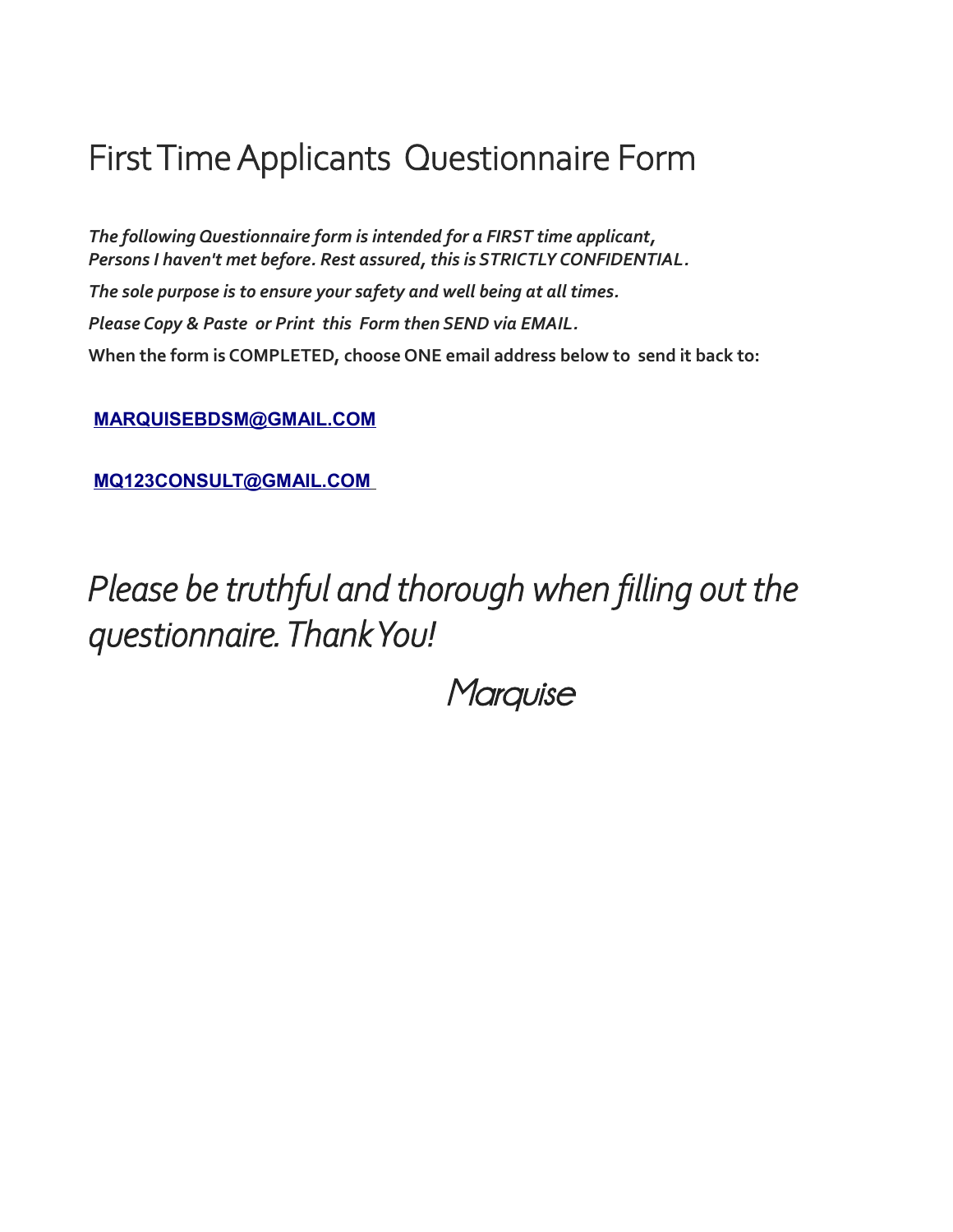| <b>Office Use Only</b> Date: 1 1 2021                                                                         |  |                            |                               | Number # CL100 |
|---------------------------------------------------------------------------------------------------------------|--|----------------------------|-------------------------------|----------------|
|                                                                                                               |  | Alias_____________________ | Gender__________ Age ________ |                |
| Occupation _________________                                                                                  |  |                            |                               |                |
| Email and the contract of the contract of the contract of the contract of the contract of the contract of the |  |                            |                               |                |
|                                                                                                               |  |                            |                               |                |
| Notes:                                                                                                        |  |                            |                               |                |
|                                                                                                               |  |                            |                               |                |

**-----------------------------------------------------------------------------------**

# **First time applicant Questionnaire Form** *Complete and Return*

*To Answer: N/A (Not Applicable) and "X" ( a cross) Yes X No\_\_\_\_* 

| 1. PEOPLE:                                      |  |
|-------------------------------------------------|--|
|                                                 |  |
| Level of Experience ? _________________________ |  |
|                                                 |  |
| 2. ROLE:                                        |  |
|                                                 |  |
|                                                 |  |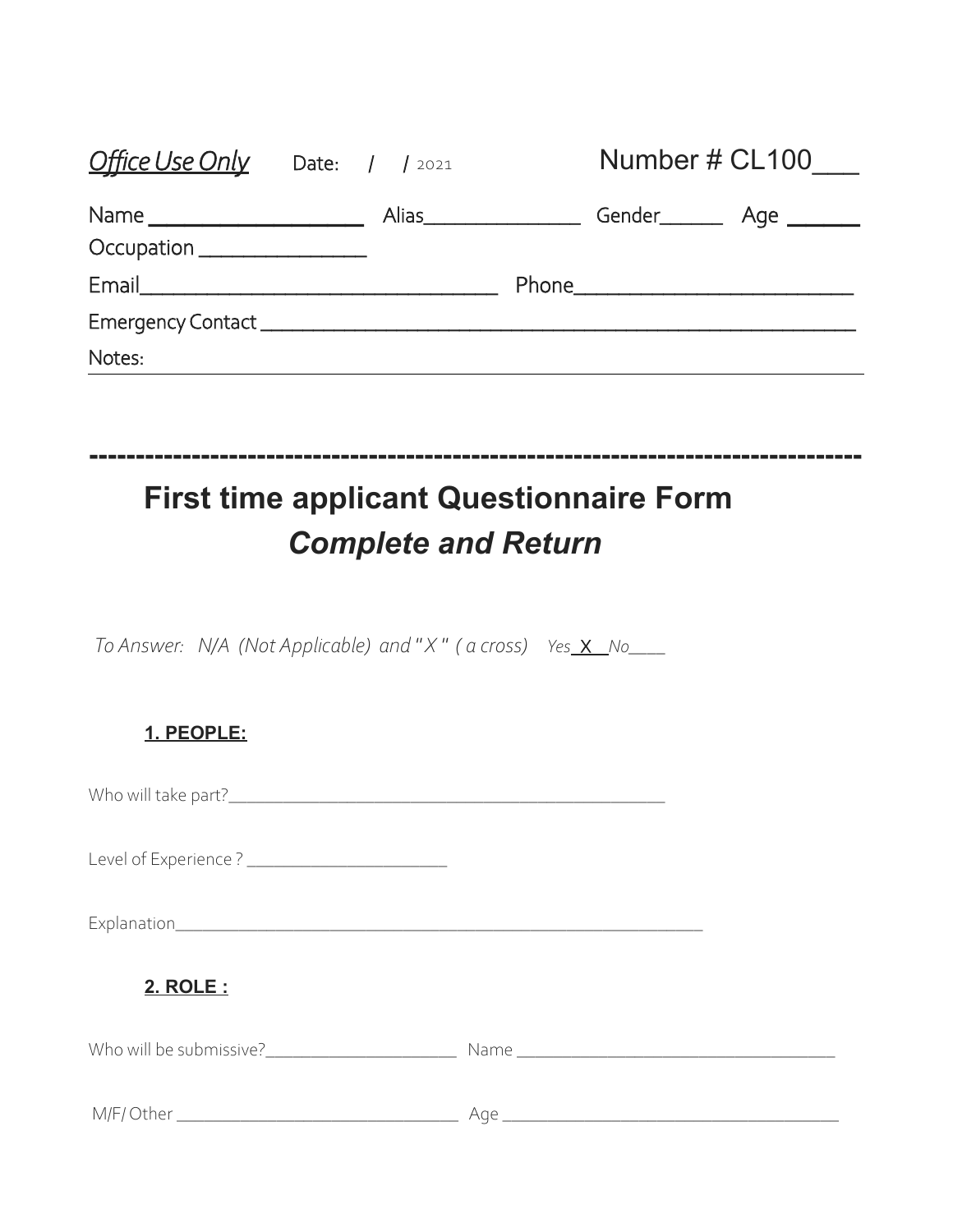| Type of scene required?                                                                       |
|-----------------------------------------------------------------------------------------------|
| Mistress/Slave, Slut, Age Play, Servant, Butler, Cross Dressing, gender play, pet play  other |
|                                                                                               |
|                                                                                               |
| Will the submissive promptly obey?                                                            |
| $Yes$ $No$                                                                                    |
|                                                                                               |
|                                                                                               |
| May the dominant "overpower" or "force" the submissive?                                       |
| Yes_______ No_____                                                                            |
|                                                                                               |
|                                                                                               |
| May the submissive verbally resist?                                                           |
| Yes_______ No______                                                                           |
|                                                                                               |
|                                                                                               |
| May the submissive physically resist?                                                         |
|                                                                                               |
|                                                                                               |
| Does the submissive agree to wear a collar?                                                   |
| Yes_______ No______                                                                           |
| Explanation:                                                                                  |
|                                                                                               |
| The submissive agrees to address the dominant by the following title(s):                      |
|                                                                                               |
|                                                                                               |
|                                                                                               |
| <b>3. DATE &amp; TIME:</b>                                                                    |
|                                                                                               |
| DATE:________________TIME :___________ LENGTH :___________                                    |

More Info: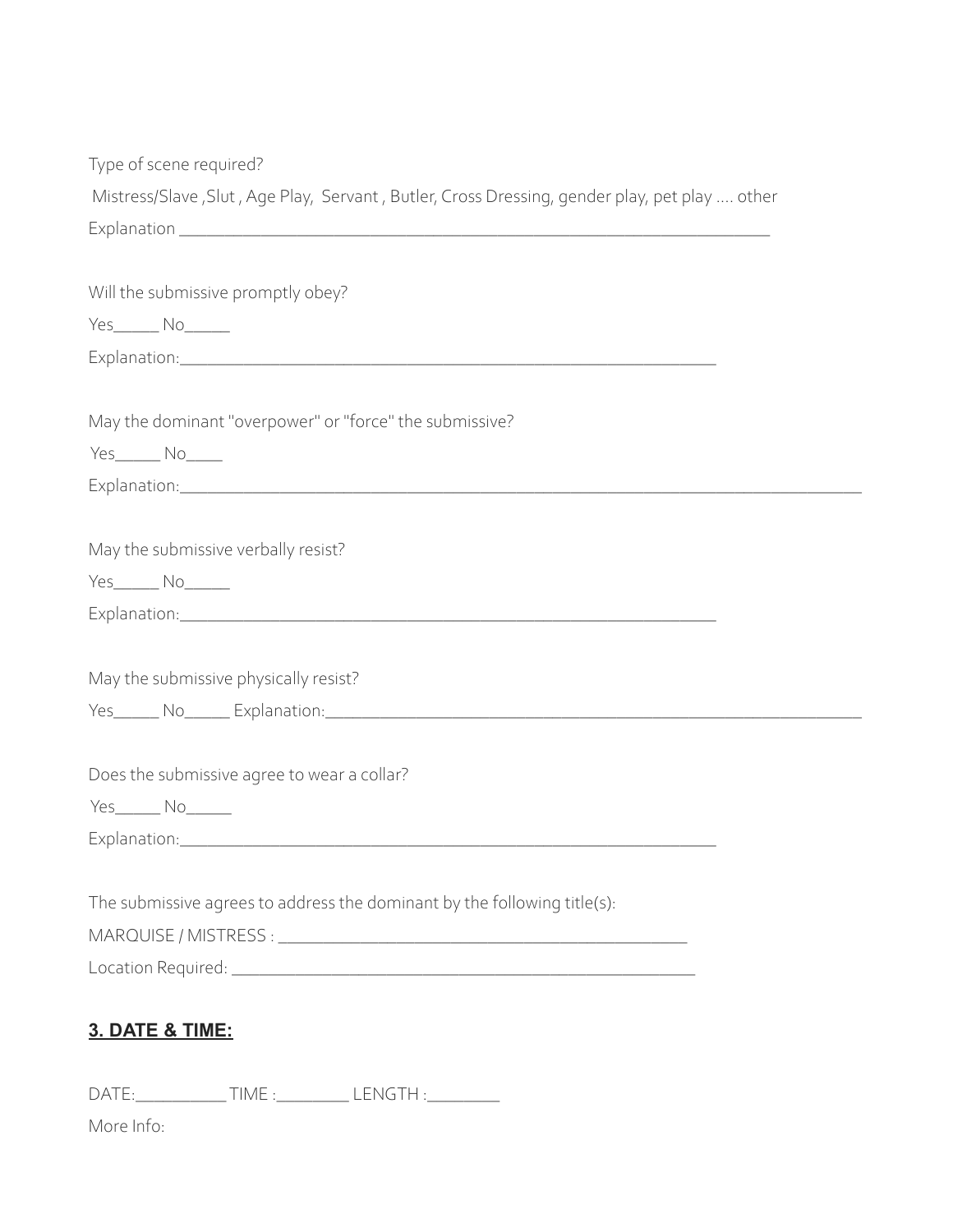*To Answer: N/A (Not Applicable) and "X" ( a cross) Yes* X No\_\_\_\_

\_\_\_\_\_\_\_\_\_\_\_\_\_\_\_\_\_\_\_\_\_\_\_\_\_\_\_\_\_\_\_\_\_\_\_\_\_\_\_\_\_\_\_\_\_\_\_\_\_\_\_\_\_\_\_\_\_\_\_\_\_\_\_\_\_\_\_\_\_\_\_\_\_\_\_\_\_

## **4. HEALTH CHECK:**

*Any problems with the submissive ?* 

Vaccinated for Covid-19:

Yes\_\_\_\_\_\_\_ No\_\_\_\_\_\_

Allergies:

Yes\_\_\_\_\_ No\_\_\_\_

Heart:

Yes\_\_\_\_\_\_ No\_\_\_\_\_

Lungs:

Yes\_\_\_\_\_\_\_ No\_\_\_\_\_

Neck/Back/Bones/Joints:

Yes\_\_\_\_\_\_ No\_\_\_\_\_

Kidneys:

Yes<sup>No</sup>

Liver:

Yes\_\_\_\_\_\_ No\_\_\_\_\_

Other:

Explanation\_\_\_\_\_\_\_\_\_\_\_\_\_\_\_\_\_\_\_\_\_\_\_\_\_\_\_\_\_\_\_\_\_\_\_\_\_\_\_\_\_\_\_\_\_\_\_\_\_\_\_\_\_\_\_\_\_\_\_\_\_\_\_\_\_\_\_\_\_\_\_\_\_\_\_

Nervous System/ Mental Health: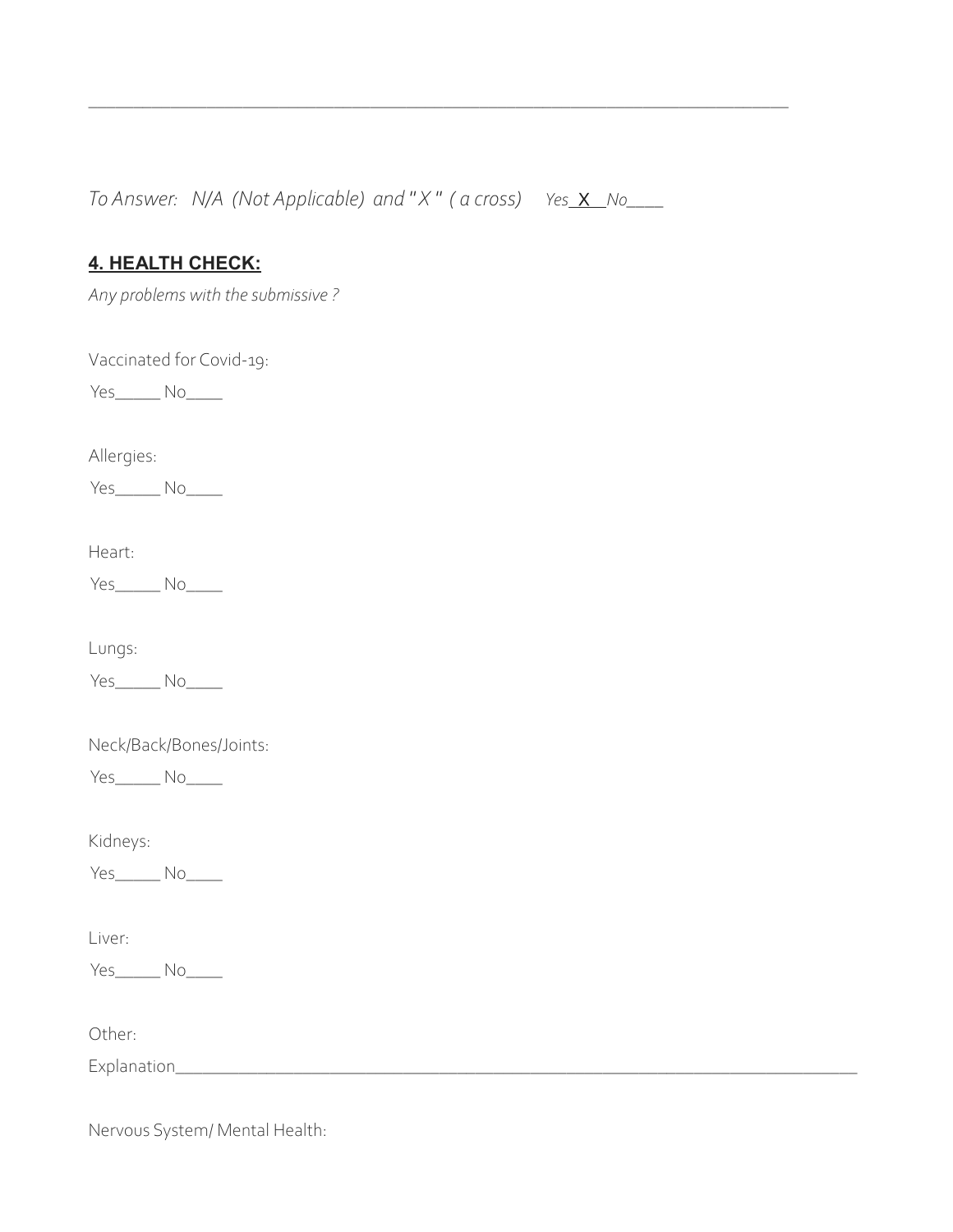| Yes____No_____                                                                         |
|----------------------------------------------------------------------------------------|
|                                                                                        |
| Is the submissive wearing Contact Lenses/Prescriptions Glasses?<br>Yes_______ No______ |
| Does the submissive suffer from Mental Health or any related problems?                 |
| Yes_______ No______                                                                    |
|                                                                                        |
| Does the submissive have a history of                                                  |
| Strokes:                                                                               |
| Yes_______ No______                                                                    |
| Cardiac arrest:                                                                        |
| Yes_______ No______                                                                    |
| Seizures:                                                                              |
| $Yes_$ No                                                                              |
| Dizzy spells:                                                                          |
| Yes_______ No______                                                                    |
| Diabetes:                                                                              |
| Yes_______ No______                                                                    |
| High or Low Blood Pressure:                                                            |
| Yes_______ No______                                                                    |
| Fainting:                                                                              |
| Yes_______ No______                                                                    |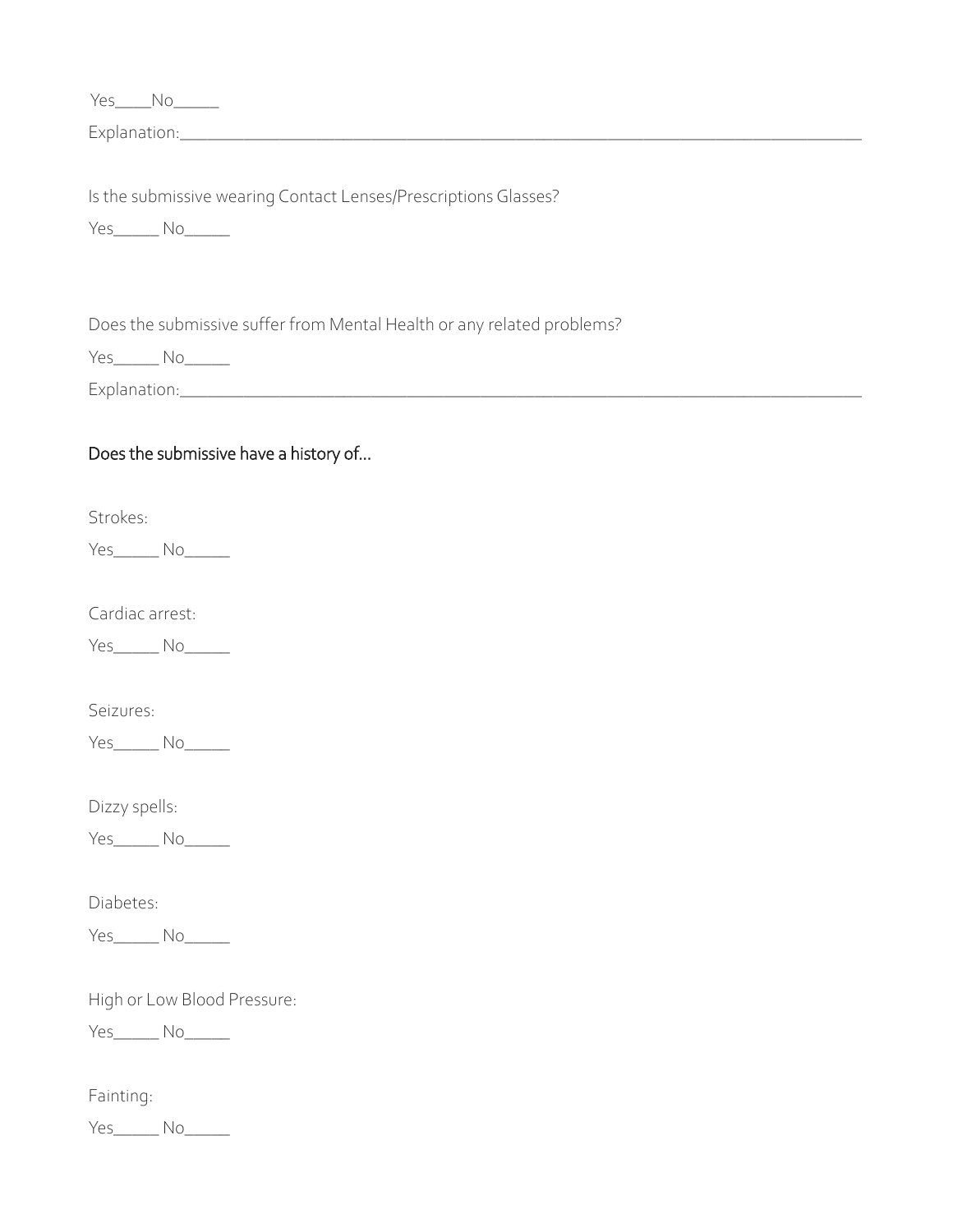Asthma:

Yes\_\_\_\_\_ No\_\_\_\_\_

hyperventilation attacks:

Yes\_\_\_\_\_ No\_\_\_\_\_

Any phobias?:\_\_\_\_\_\_\_\_\_\_\_\_\_\_\_\_\_\_\_\_\_\_\_\_\_\_\_\_\_\_\_\_\_\_\_\_\_\_\_\_\_\_\_\_\_\_\_\_\_\_\_\_\_\_\_\_\_\_\_\_\_\_\_\_\_\_\_\_\_\_\_\_\_

## Submissive other medical conditions:

| Any surgical implants (breast, face, etc.)?                                                     |
|-------------------------------------------------------------------------------------------------|
| Yes______ No______                                                                              |
|                                                                                                 |
| Is the submissive taking, or other non-steroidal, anti-inflammatory drugs?<br>Yes______No______ |
|                                                                                                 |
|                                                                                                 |
| Is the submissive allergic to :                                                                 |
|                                                                                                 |
|                                                                                                 |
| If yes, what will ensure the submissive safety AT ALL TIME?                                     |
| NO bondage to chair/bed/etc.:                                                                   |
| Yes______ No______                                                                              |
| NO gag:                                                                                         |
| Yes______ No_____                                                                               |

Silent alarm requested: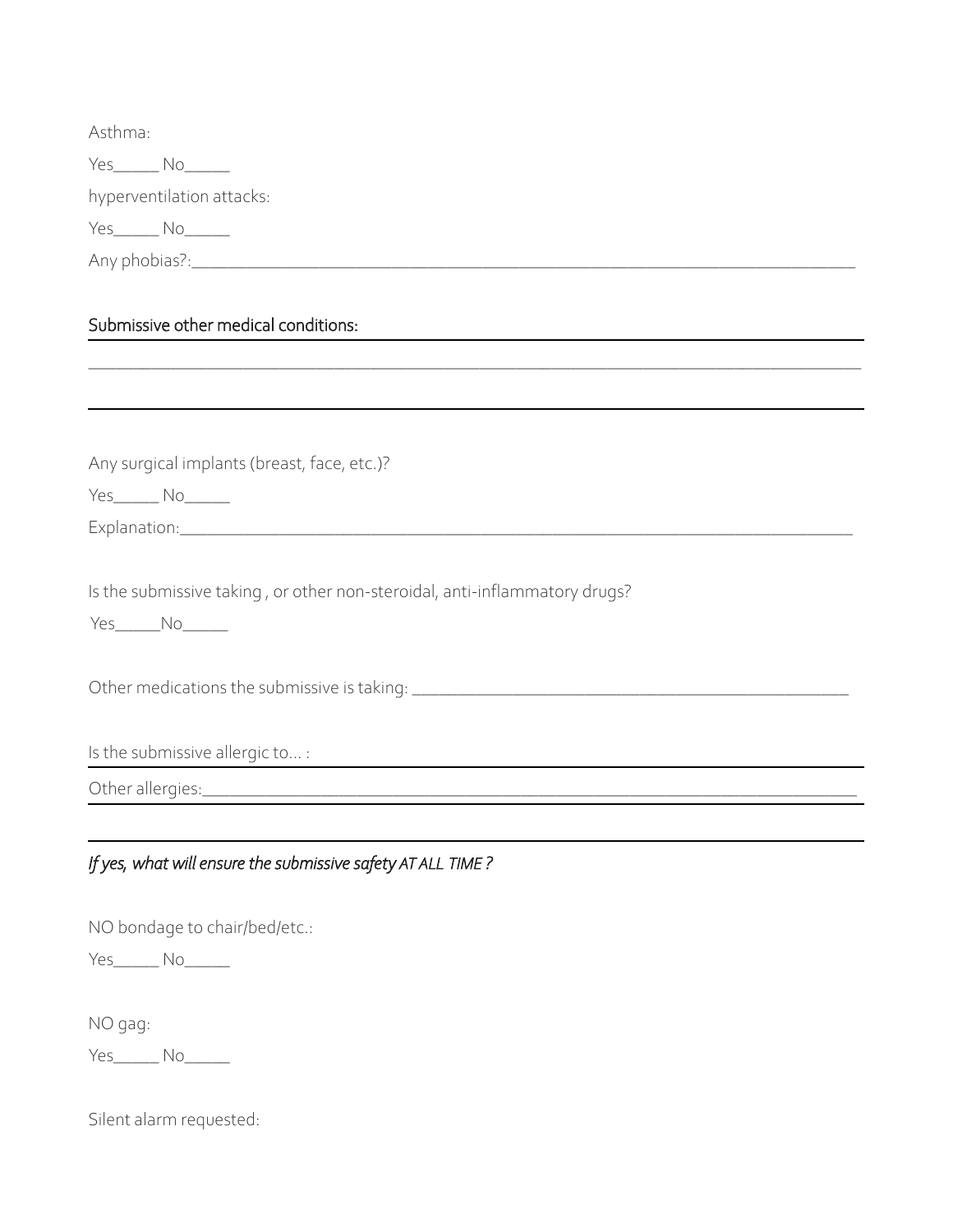Yes\_\_\_\_\_\_ No\_\_\_\_\_\_

Third person present requested:

Yes\_\_\_\_\_ No\_\_\_\_\_

if yes Explain Who and Why?

Telephone or Panic Button within submissive reach?

Yes\_\_\_\_\_\_ No\_\_\_\_\_\_

 *ALL the activities will involve condoms, gloves, and/or other barriers* 

## *INTOXICANTS:*

*The dominant NEVER uses Recreational Drugs ,Alcohol or else during a Session also the Submissive is required to be SOBER, SHOWERED and DRUG FREE..* 

\_\_\_\_\_\_\_\_\_\_\_\_\_\_\_\_\_\_\_\_\_\_\_\_\_\_\_\_\_\_\_\_\_\_\_\_\_\_\_\_\_\_\_\_\_\_\_\_\_\_\_\_\_\_\_\_\_\_\_\_\_\_\_\_\_\_\_\_\_\_\_\_\_\_\_\_\_\_\_\_\_\_\_\_\_

\_\_\_\_\_\_\_\_\_\_\_\_\_\_\_\_\_\_\_\_\_\_\_\_\_\_\_\_\_\_\_\_\_\_\_\_\_\_\_\_\_\_\_\_\_\_\_\_\_\_\_\_\_\_\_\_\_\_\_\_\_\_\_\_\_\_\_\_\_\_\_\_\_\_\_\_\_\_\_\_\_\_\_\_\_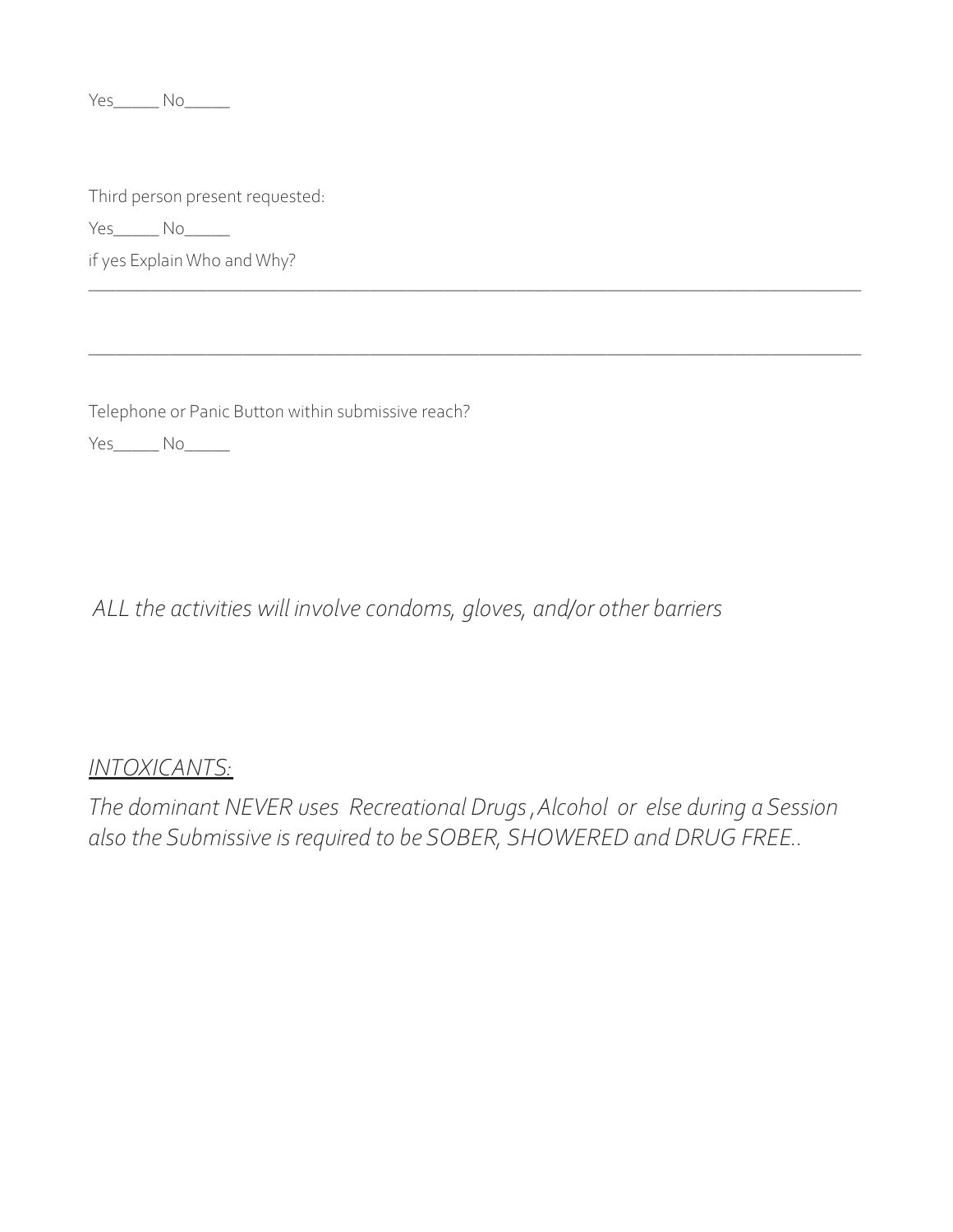*To Answer: N/A (Not Applicable) and " X " ( a cross) Yes* X *No\_\_\_\_*

#### **5. SEX :**

#### Which of the following sexual acts are acceptable?

Self-Masturbation? *Submissive to Dominant:*

Yes\_\_\_\_\_ No\_\_\_\_\_

Fellatio to Strap-on Dildo/Male Subject/*Submissive to Dominant*:

Yes\_\_\_\_\_ No\_\_\_\_\_

Anal fisting/dominant to submissive:

Yes<sup>No</sup>

Anal intercourse?*Dominant to Submissive*

Yes\_\_\_\_\_ No\_\_\_\_\_

Is swallowing semen acceptable?

Yes\_\_\_\_\_\_ No\_\_\_\_\_\_

Is any participant menstruating?

Yes\_\_\_\_\_\_ No\_\_\_\_\_\_

Force Bi Sexuality?

Yes\_\_\_\_\_\_ No\_\_\_\_\_\_

Force Feminisation?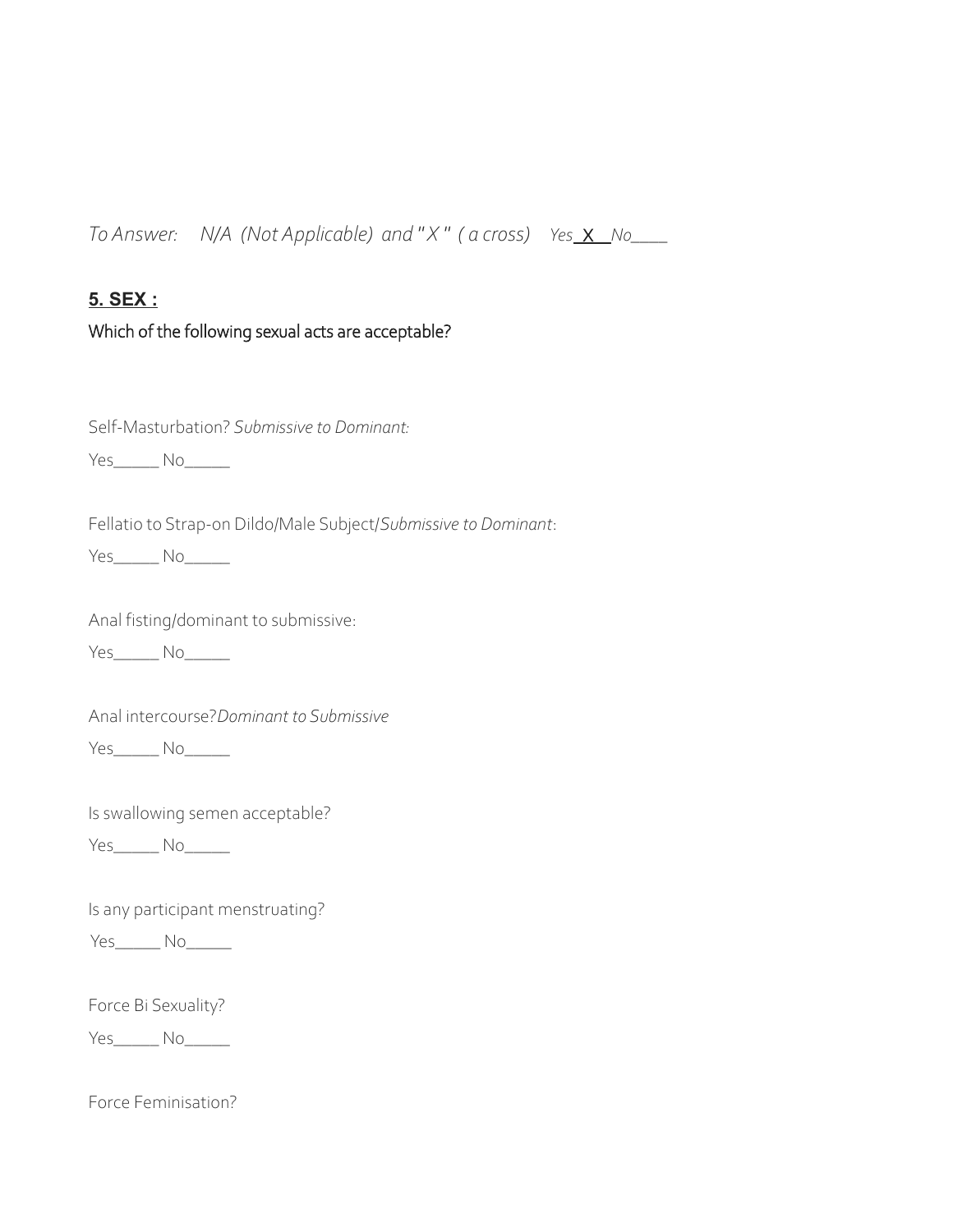Yes\_\_\_\_\_\_ No\_\_\_\_\_\_

SissiFication?

Yes\_\_\_\_\_\_ No\_\_\_\_\_\_

Any Hard Limits ?

Yes\_\_\_\_\_\_ No\_\_\_\_\_\_

Things you would NOT do at all\* If YES \* Please Explain:

Will sex toys such as vibrators, dildos, butt plugs, etc. be used?

Yes\_\_\_\_\_\_ No\_\_\_\_\_\_

If yes,describe:\_\_\_\_\_\_\_\_\_\_\_\_\_\_\_\_\_\_\_\_\_\_\_\_\_\_\_\_\_\_\_\_\_\_\_\_\_\_\_\_\_\_\_\_\_\_\_\_\_\_\_\_\_\_\_\_\_\_\_\_\_\_\_\_\_\_\_\_\_\_\_\_\_

### **6. BONDAGE :**

The submissive agrees to allow (only) the following types of bondage...

 *To answer Delete the inappropriate yes/no* 

\_\_\_\_\_\_\_\_\_\_\_\_\_\_\_\_\_\_\_\_\_\_\_\_\_\_\_\_\_\_\_\_\_\_\_\_\_\_\_\_\_\_\_\_\_\_\_\_\_\_\_\_\_\_\_\_\_\_\_\_\_\_\_\_\_\_\_\_\_\_\_\_\_\_\_\_\_\_\_\_\_\_\_\_

\_\_\_\_\_\_\_\_\_\_\_\_\_\_\_\_\_\_\_\_\_\_\_\_\_\_\_\_\_\_\_\_\_\_\_\_\_\_\_\_\_\_\_\_\_\_\_\_\_\_\_\_\_\_\_\_\_\_\_\_\_\_\_\_\_\_\_\_\_\_\_\_\_\_\_\_\_\_\_\_\_\_\_\_

Hands in front: yes/no Hands behind back: yes/no Ankles: yes/no Knees: yes/no Elbows: yes/no Wrists to ankles (hog-tie): yes/no Spreader bars: yes/no Tied to chair: yes/no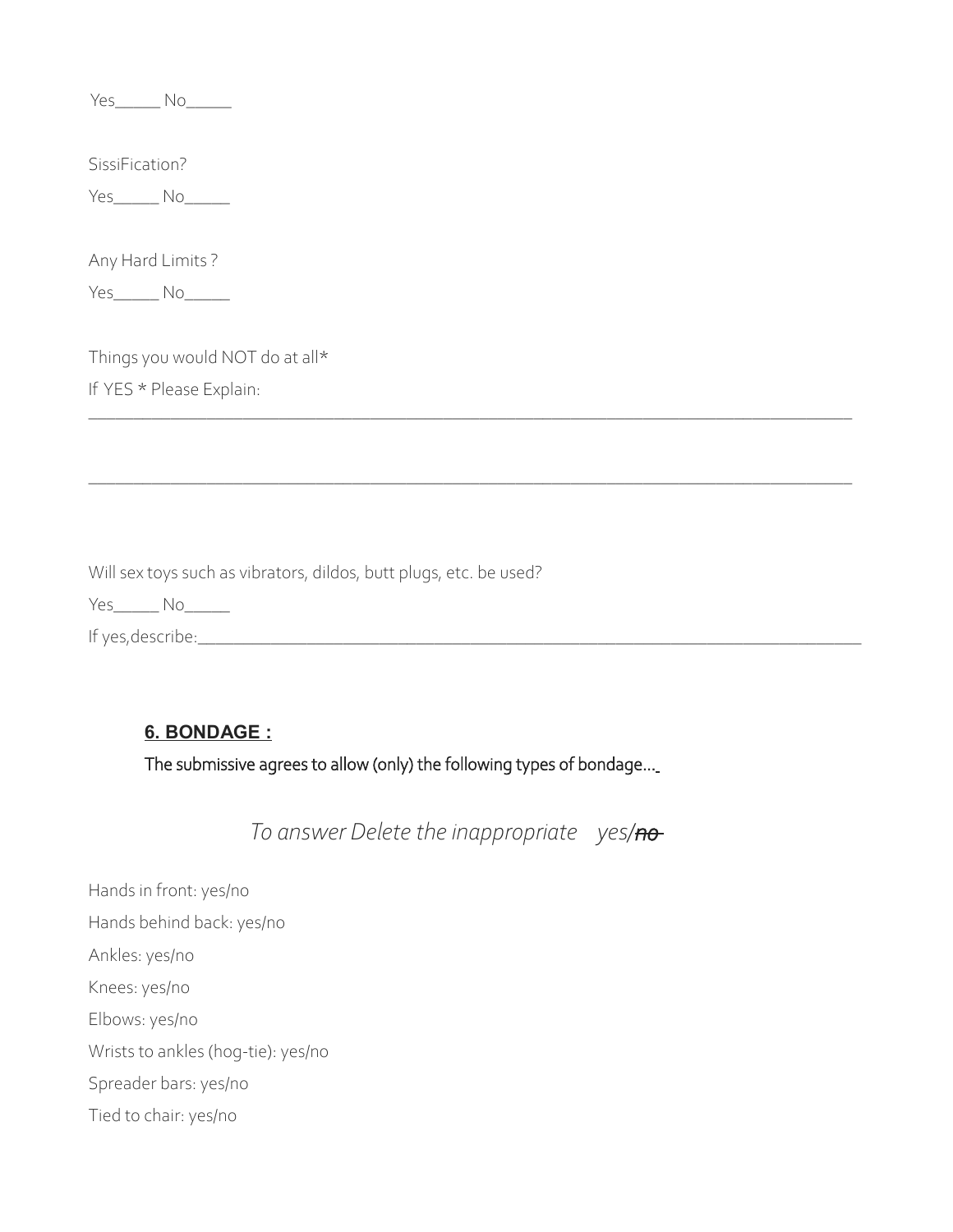| Tied to bed: yes/no                                                           |
|-------------------------------------------------------------------------------|
| Use of blindfold: yes/no                                                      |
| Use of gag: yes/no                                                            |
| Use of hood: yes/no                                                           |
| Use of rope: yes/no                                                           |
| Use of tape: yes/no                                                           |
| Use of leather cuffs: yes/no                                                  |
| Use of handcuffs/metal restraints: yes/no                                     |
| Suspension: yes/no                                                            |
| Mummification with plastic wrap, body bag or similar technique: yes/no        |
|                                                                               |
| Any past bad experiences either with bondage, gags, blindfolds, and/or hoods? |

Yes\_\_\_\_\_ No\_\_\_\_\_

Explanation:\_\_\_\_\_\_\_\_\_\_\_\_\_\_\_\_\_\_\_\_\_\_\_\_\_\_\_\_\_\_\_\_\_\_\_\_\_\_\_\_\_\_\_\_\_\_\_\_\_\_\_\_\_\_\_\_\_\_\_

## **7. PAIN**

| To Answer: N/A (Not Applicable) and "X" (a cross) Yes X No                    |
|-------------------------------------------------------------------------------|
| Submissive general attitude toward receiving pain:                            |
| _____likes _______accepts ______neutral ______dislikes _______will not accept |
| Quantity of pain the submissive wants to receive:                             |
| ______none _______small _______ average _______large                          |
|                                                                               |
|                                                                               |
| The following types of pain are acceptable                                    |
| spanking: yes/no                                                              |
| paddling: yes/no                                                              |
| flogging: yes/no                                                              |
| caning: yes/no                                                                |
|                                                                               |

face slaps: yes/no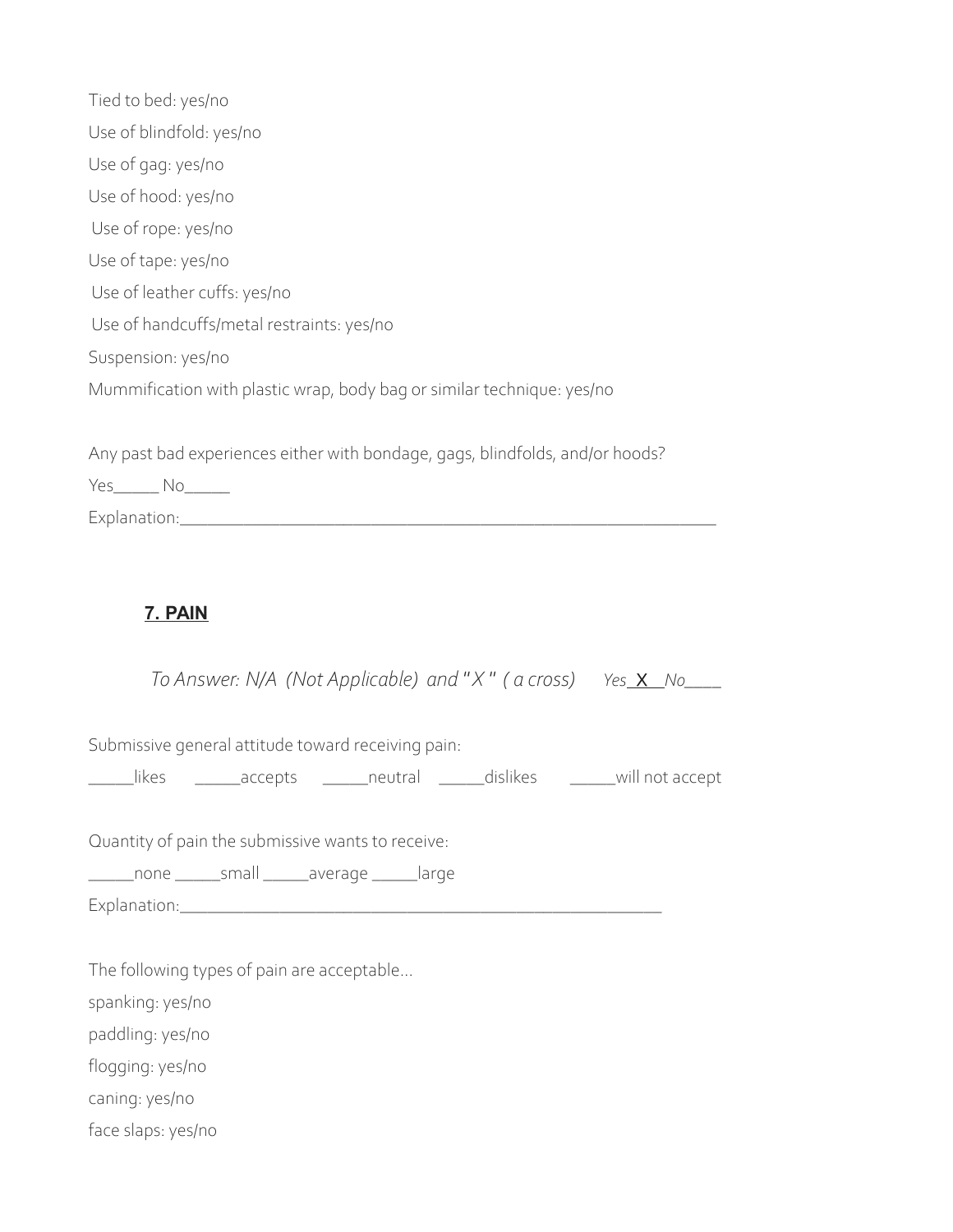| biting: yes/no                                                                                                                                                                                                                 |
|--------------------------------------------------------------------------------------------------------------------------------------------------------------------------------------------------------------------------------|
| nipple clamps: yes/no                                                                                                                                                                                                          |
| genital clamps: yes/no                                                                                                                                                                                                         |
| clamps elsewhere: yes/no                                                                                                                                                                                                       |
| locations: and the state of the state of the state of the state of the state of the state of the state of the state of the state of the state of the state of the state of the state of the state of the state of the state of |
| hot creams: yes/no                                                                                                                                                                                                             |
| ice: yes/no                                                                                                                                                                                                                    |
| hot wax: yes/no                                                                                                                                                                                                                |
| tickling: yes/no                                                                                                                                                                                                               |
| Other types/methods of pain:                                                                                                                                                                                                   |
| Additional remarks:                                                                                                                                                                                                            |

#### **10. MARKS:**

Is it acceptable to the submissive if the play leaves marks?

Yes\_\_\_ No\_\_\_

Visible while wearing street clothes?

 $Yes$   $No$   $\qquad$ 

Visible while wearing a bathing suit?

Yes\_\_\_\_ No\_\_\_\_

Is it acceptable to the submissive if the play draws small amounts of blood?

Yes\_\_\_\_\_ No\_\_\_\_\_

Explanation:\_\_\_\_\_\_\_\_\_\_\_\_\_\_\_\_\_\_\_\_\_\_\_\_\_\_\_\_\_\_\_\_\_\_\_\_\_\_\_\_\_\_\_\_\_\_\_\_\_\_\_\_\_\_\_\_\_\_\_

## **11. EROTIC HUMILIATION:**

The submissive agrees to accept being referred to by the following terms:

Slut, Pig, Miss, Slave.... Yes\_\_\_ No\_\_\_

Other's Specify: \_\_\_\_\_\_\_\_\_\_\_\_\_\_\_\_\_\_\_\_\_\_\_\_\_\_\_\_\_\_\_\_\_\_\_\_\_\_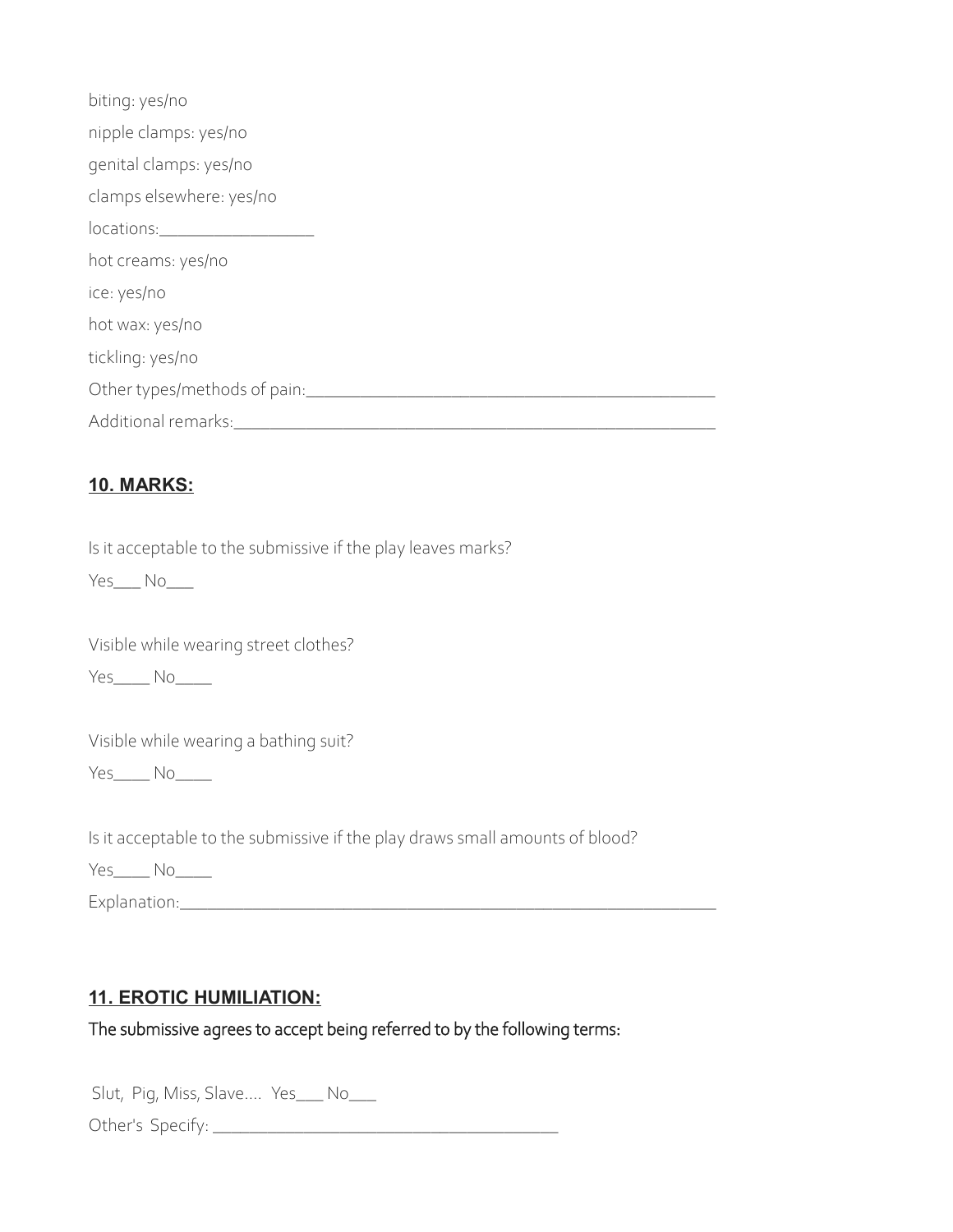#### The submissive agrees to the following forms of erotic humiliation...

| "Verbal abuse": yes/no       |
|------------------------------|
| Enemas: yes/no               |
| Forced exhibitionism: yes/no |
| Spitting: yes/no             |
| Water sports: yes/no         |
| Scat games: yes/no           |
| Face slapping: yes/no        |
|                              |

Other:\_\_\_\_\_\_\_\_\_\_\_\_\_\_\_\_\_\_\_\_\_\_\_\_\_\_\_\_\_\_\_\_\_\_\_\_\_\_\_\_\_\_\_\_\_\_\_\_\_\_\_\_\_\_\_\_\_\_\_\_\_\_

Any prior really good or really bad experiences in these areas?

Explain:\_\_\_\_\_\_\_\_\_\_\_\_\_\_\_\_\_\_\_\_\_\_\_\_\_\_\_\_\_\_\_\_\_\_\_\_\_\_\_\_\_\_\_\_\_\_\_\_\_\_\_\_\_\_\_\_\_\_\_\_\_\_\_\_\_\_\_\_\_\_\_\_\_\_\_\_\_

#### **12. SAFEWORDS:** Safewords are MANDATORY during sessions

\_\_\_\_\_\_\_\_\_\_\_\_\_\_\_\_\_\_\_\_\_\_\_\_\_\_\_\_\_\_\_\_\_\_\_\_\_\_\_\_\_\_\_\_\_\_\_\_\_\_\_\_\_\_\_\_\_\_\_\_\_\_\_\_\_\_\_\_\_\_\_\_\_\_\_\_\_\_\_\_\_\_\_\_\_

*-* I use the Safewords :"RED" or "MONKEY"

- Non-verbal safewords Instructions given on the day

Will the "squeezes" technique be used?

Yes\_\_\_\_ No

Will the "Shake hand" technique be used?

Yes\_\_\_\_\_ No\_\_\_\_\_

#### **13. OPPORTUNITIES/SPECIAL SKILLS:**

Anything would especially like to try or explore? Yes\_\_\_\_ No\_\_\_